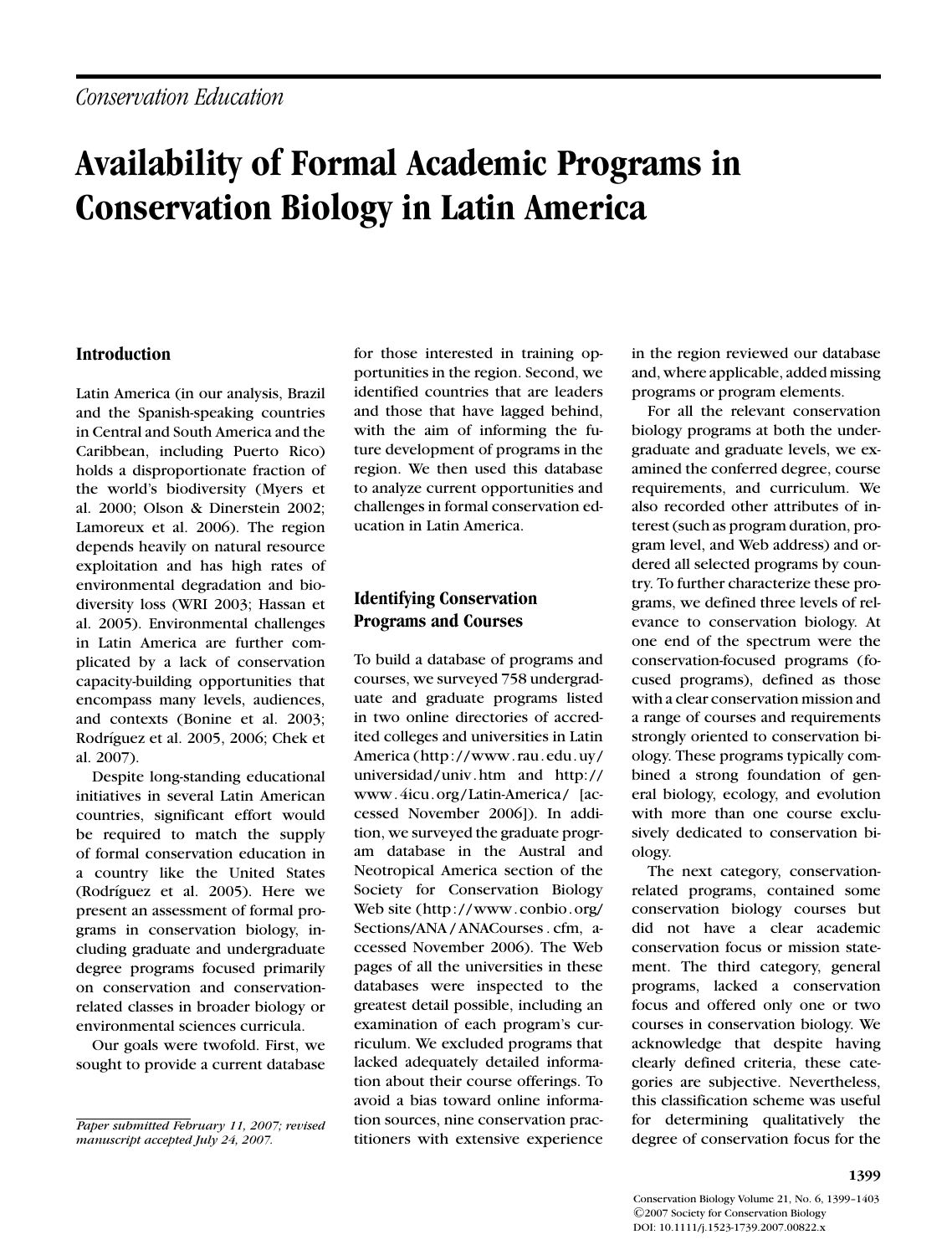|  |  |  | Table 1. Undergraduate and graduate programs in conservation biology in Latin America. |  |
|--|--|--|----------------------------------------------------------------------------------------|--|
|--|--|--|----------------------------------------------------------------------------------------|--|

|                    | Population<br>$(in\, millions)^*$ | Academic programs in conservation biology |                         |         |       |                            |                   |
|--------------------|-----------------------------------|-------------------------------------------|-------------------------|---------|-------|----------------------------|-------------------|
| Country            |                                   | general                                   | conservation<br>related | focused | total | <b>Total</b><br>per capita | Weighted<br>index |
| Argentina          | 39.54                             | 6                                         | 0                       |         | 9     | 0.23                       | 0.38              |
| Bolivia            | 8.86                              |                                           |                         |         |       | 0.56                       | 0.90              |
| <b>Brazil</b>      | 186.11                            | 2                                         |                         | 11      | 15    | 0.08                       | 0.21              |
| Chile              | 15.98                             | 2                                         |                         |         | 6     | 0.38                       | 0.75              |
| Colombia           | 42.95                             |                                           |                         |         | 9     | 0.21                       | 0.37              |
| Costa Rica         | 4.02                              |                                           |                         |         |       | 1.25                       | 3.24              |
| Cuba               | 11.35                             |                                           |                         |         |       | 0.00                       | 0.00              |
| Ecuador            | 13.36                             |                                           |                         |         |       | 0.22                       | 0.45              |
| El Salvador        | 6.71                              |                                           |                         |         |       | 0.15                       | 0.45              |
| Guatemala          | 12.18                             |                                           |                         |         |       | 0.08                       | 0.08              |
| Honduras           | 7.17                              |                                           |                         |         |       | 0.00                       | 0.00              |
| Mexico             | 106.20                            | 12                                        |                         | O.      | 25    | 0.24                       | 0.41              |
| Nicaragua          | 5.47                              | 0                                         |                         |         |       | 0.00                       | 0.00              |
| Panama             | 3.14                              |                                           |                         |         |       | 0.32                       | 0.96              |
| Paraguay           | 6.35                              |                                           |                         |         |       | 0.00                       | 0.00              |
| Peru               | 27.93                             |                                           |                         |         |       | 0.21                       | 0.43              |
| Puerto Rico        | 3.91                              |                                           |                         |         |       | 0.26                       | 0.51              |
| Dominican Republic | 9.09                              |                                           |                         |         |       | 0.22                       | 0.55              |
| Uruguay            | 3.42                              |                                           |                         |         | 3     | 0.88                       | 0.88              |
| Venezuela          | 25.38                             | 0                                         |                         |         | 0     | 0.00                       | 0.00              |

∗*Data from the U.S. Census Bureau (www.census.gov; accessed November 2006).*

academic programs we reviewed. This data set and a table listing all Latin American programs examined are available online at the Society for Conservation Biology Web site (http://www.conbio.org/Sections/ ANA/ANACourses.cfm).

We analyzed the number of programs per capita in each country on the basis of the country population and the relative proportion of general conservation-related and focused programs. We devised a simple weighted index that gives the highest relative importance to focused programs, followed by conservationrelated and general programs (Table 1; Fig. 1). The weighted index (wI) is the sum of the weighted contributions of the number of general (wG), conservation-related (wCR), and conservation-focused (wF) programs to which we assigned an increasing importance factor of 1, 2, and 3, respectively (wI =  $[wG+2^*]$ wCR+3∗wF]/population). This index allowed us to identify countries where focused programs are a greater proportion of the total conservation educational opportunities.

## **Conservation Biology Education Opportunities in Latin America**

We identified 92 formal programs with conservation biology courses offered through 81 colleges and universities in Latin America. These included 68 graduate programs (16 doctorate and 52 master's degrees) and 24 undergraduate programs. Of the total, 35 were focused programs and 57 were conservation-related or general programs. The distribution by country was strongly skewed, with just five countries (Mexico, Brazil, Argentina, Colombia, and Chile) offering 65% of the programs. No formal conservation biology courses at any level were offered in five countries (Cuba, Honduras, Nicaragua, Paraguay, and Venezuela). The previous five, plus Guatemala and Puerto Rico, did not offer any programs with an exclusive conservation focus (Table 1; Fig. 2). Costa Rica, Bolivia, Chile, and Panama had the highest number of programs per capita.

A caveat in our analysis was that we made no assumptions about the quality of the individual programs and treated all programs in each category in our survey as equal in that respect. Nevertheless, all programs are almost certainly not equal, and we suspect that the disparities extend beyond the geographical distribution of the programs available. Although a detailed assessment of issues of quality and impact is beyond the scope of this paper, several universities in our database are included in at least one list of the top universities of the world (http://ed.sjtu.edu.cn/ rank/2006/ARWU2006TOP500list. htm).

Our results expand on those of Rodríguez et al. (2005) and more than double their estimate of the number of programs available: we estimated 0.16 programs/million people in Latin America and an average supply of 0.26 programs/million people/country. Nevertheless, our results agree with Rodríguez et al. (2005) in that the per capita supply of conservation education opportunities in the region is much lower than in the United States, for example. More generally, both studies agree in the identification of countries with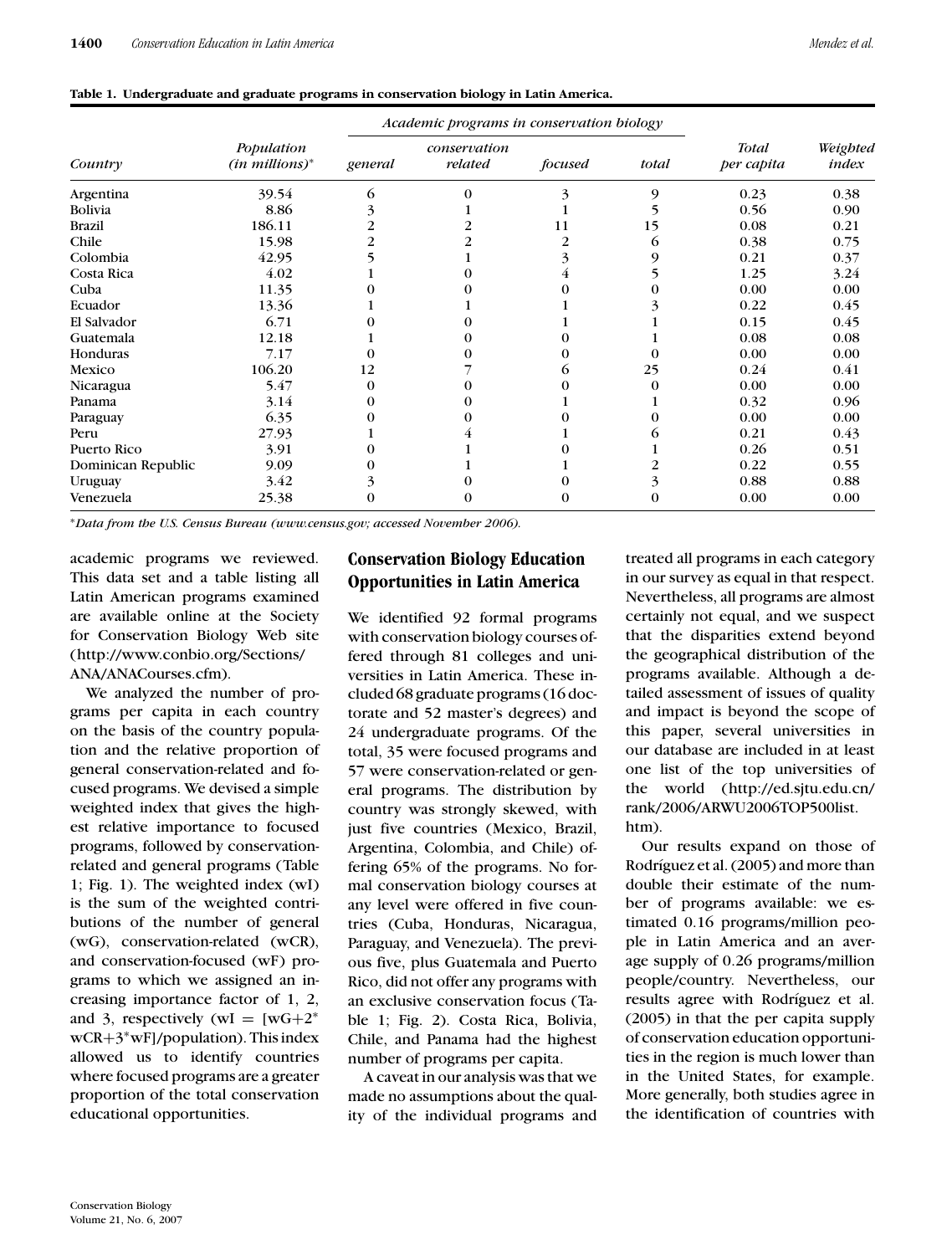0.002).

the highest and lowest number of conservation programs; the number of programs per country in both studies was significantly correlated  $(p =$ 

Weighting the per capita supply of conservation education programs by the proportion of general, conservation-related, and focused programs allowed further comparison between countries. Our weighted index favored countries with the highest overall per capita



number of programs and a higher representation of focused programs. We assumed that a country with eight focused programs and two broad programs would have a greater capacity to educate conservation practitioners than a country with eight broad and two focused programs. For example, Mexico had the greatest conservation education supply as indicated by the total number of academic programs of all types, but Costa Rica had a much

*Figure 1. Per capita availability of academic programs in conservation biology by country (light gray, general programs; medium gray, conservation-related programs; black, conservation-focused programs; open bars, total number of academic programs; open circles, weighted index, which allows visualization of countries where programs with a strong conservation focus form a higher fraction of the total conservation educational opportunities).*

higher supply per capita and a higher proportion of focused conservation programs (Figs. 1 & 2).

A careful comparison of the raw and weighted number of programs is needed to put these figures into context. Our analysis showed that countries with the highest overall number of programs tended to have lower per capita supply of focused programs and, therefore, a relatively low score according to our weighted index. Costa Rica had both the highest



*Figure 2. Total number of academic programs in conservation biology by country in Latin America (light gray, general programs; medium gray, conservation-related programs; black, conservation-focused programs; open bars, total number of academic programs).*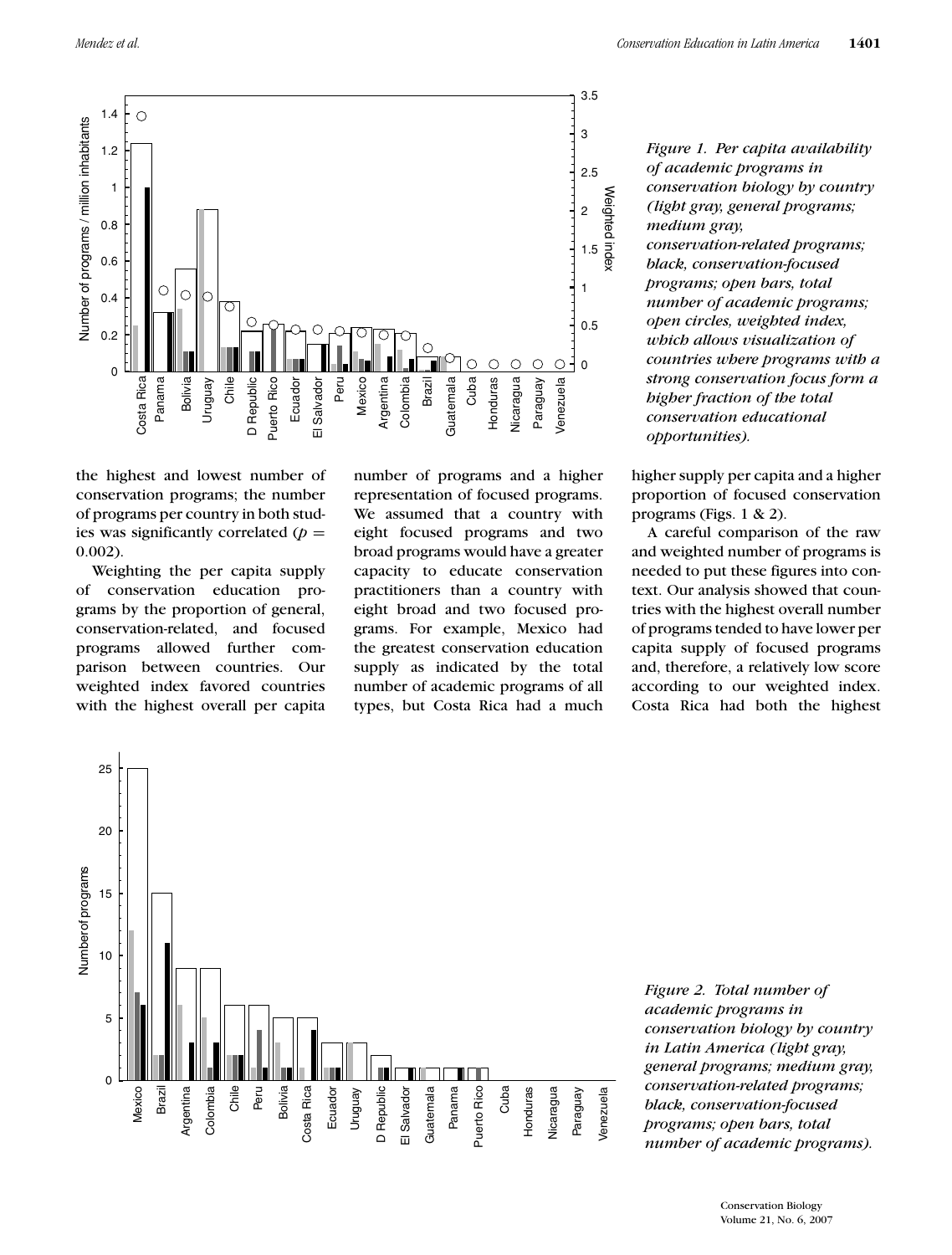per capita supply of conservation programs in Latin America (more than twice as many as the secondranked country, Bolivia) and the highest score in our weighted index (more than three times that of the second-ranked country, Panama). Although the weighted score for Costa Rica was clearly heavily influenced by its relatively small population size, other countries with similar and even smaller populations did not rank as high because they had few academic programs in or related to conservation.

Several countries in Latin America had more than one or two institutions engaged in conservation education; consequently, there may be untapped opportunities for developing strong regional programs. For example, we identified 21 focused graduate programs in conservation biology in Brazil, Costa Rica, and Mexico (11 PhD programs with conservation biology courses in Mexico alone).

## **Implications for Conservation Biology Training in Latin America**

In a world of limited resources but ever-increasing impacts on biodiversity, prioritization of conservation actions is a necessity. The better-known prioritization schemes focus on biological value, threats, and/or the degree of human influence (Brooks et al. 2006), whereas others stress socioeconomic and political factors (O'Connor et al. 2003). As advocated by Rodríguez et al. (2006), we believe our analyses inform priority setting by identifying gaps in the supply in capacity-building opportunities in the region. For example, most countries in Central America lag behind other countries in Latin America in terms of the number of undergraduate and graduate programs in or related to conservation, and half of all Latin American countries lack undergraduate science programs with conservation biology courses. The presence of a cadre of trained local conservation professionals (including among others biologists, wildlife managers, veterinarians, social scientists, education professionals, and technicians) may serve as an indicator of the potential capacity for effective conservation in the region.

In this respect, several countries (Mexico, Costa Rica, Bolivia, Argentina, Chile, and Colombia) have the greatest total supply of conservation capacity-building opportunities in Latin America and should, therefore, have a broad base of locally trained conservation biologists. Recognizing that conservation outcomes are influenced by a variety of economic, social, and political factors that may be independent of the current availability of conservation training opportunities, we contend that countries rich in training opportunities in conservation biology should have the potential for a significant impact on the development of the field and on conservation on the ground in the coming decades.

A coherent response to the biodiversity crisis in Latin America will require additional conservation professionals from a variety of backgrounds and training—from park guards to field and laboratory technicians to upper-level managers and directors. Looking to the future, each country in the Latin American region will need to assess its particular needs and context in terms of setting priorities for expansion of formal training opportunities in conservation. In some countries, particularly where conservation biology is a relatively poorly known discipline, it may make sense to focus on establishing graduate programs in conservation first. In our experience, it is sometimes easier to propose a completely new graduate program than it is to modify or add undergraduate programs, which may contain government-mandated or difficult-to-change curriculum elements. In addition, establishing graduate programs as opposed to undergraduate programs will reduce time in the pipeline for trained professionals to join the work force. On the

other hand, in almost all countries in the region, an expansion of undergraduate programs will also be necessary to build a strong foundation for those planning to continue with graduate work and because an undergraduate degree will be the terminal degree for many conservation professionals.

In all discussions of expansion, one should not ignore the potential contribution of distance learning and virtual programs to conservation capacity training in Latin America (e.g., the newly established master's program in conservation biology at the Universidad Peruana Cayetano Heredia, http://www.conservaciononline. org). Finally, expanded offerings might take the form of added courses and broader inclusion of conservation content in relevant courses in existing programs rather than the establishment of new programs at either the graduate or undergraduate level.

To our knowledge this analysis is the most complete compilation of conservation education offerings in Latin America to date. We envision our study as a starting point of an ongoing dialogue with regional conservation practitioners, and we hope this database can be refined and updated with information about new programs. Clearly, there are many excellent programs in conservation biology in Latin America. Nevertheless, in our opinion, the need for professionals to address the current biodiversity crisis far exceeds the current supply of available programs and warrants an important and widespread response to build capacity in this critical region of the world.

#### **Acknowledgments**

M.M. and A.G. are supported by the Whitley Fund for Nature, the Wildlife Trust, and a Columbia University Graduate School of Arts and Sciences Faculty Fellowship. K. Toledo and O. Gaona Pineda provided invaluable technical support and advice. The